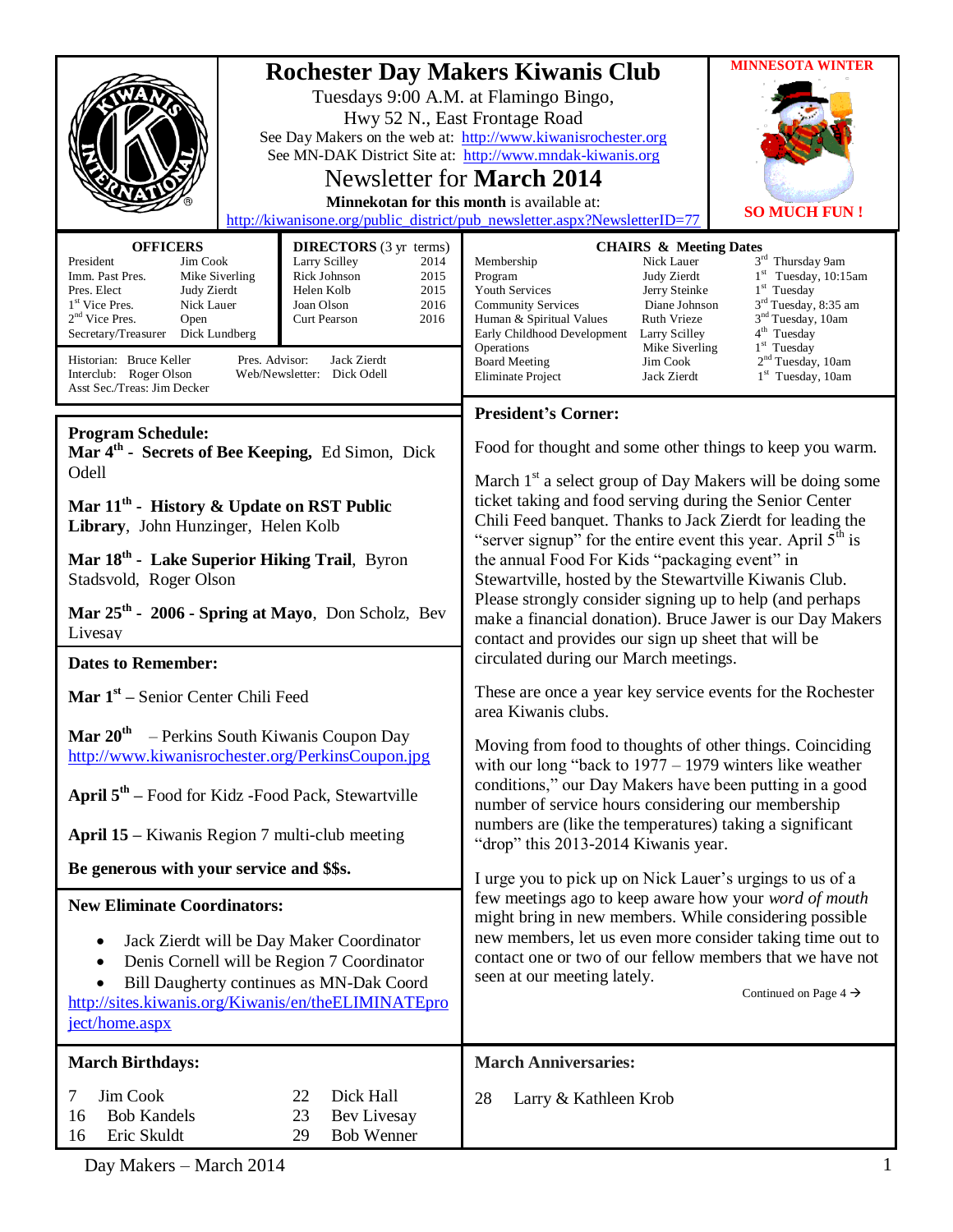### **Secretary/Treasurer's Report – Feb 2014**

| <b>Bank Balance 1/31/2014:</b> | \$5,247.11              |
|--------------------------------|-------------------------|
| <b>Administrative Account:</b> | \$1,614.87              |
| Service Account:               | \$3,040.83              |
| Bike Repair:                   | \$163.51                |
| <b>K-Family Funds</b>          | 427.90<br>$\mathcal{S}$ |

**Day Makers on leave:** Don Cain, Herb Erickson, Merlyn Jeche, Ron King, Sara King, Curt Pearson, Bill Schneider

**January Service Hour Statistics:** 935 hours by 44 members, 52% Participation.

## **February 11, 2014 Board Meeting Summary:**

The decision has been made to stay with the Rochester Senior Center's Flamingo Bingo, and move with them to the Elks Club in March. Flamingo Bingo has asked us to help with the move, and a signup sheet on a clipboard has been passed. Our last meeting at Flamingo Bingo will be either 3/18 or 3/25. The 4/1 meeting will have to be cancelled or a off site tour scheduled.

The Rochester Sun Risers Kiwanis club has decided to sponsor the John Marshall Key Club. They are currently taking fifty percent of the financial responsibility for our Century Key Club, and we are now losing that support. It has been proposed that our Century HS Key Club's Convention budget be divided equally among those Key Club members attending rather than covering one-third of the expenses of all those attending. Our current years expense budget of \$1,750 would be allotted \$1,000 for the District K Club Convention, and \$750 for the International Key Club Convention. This proposal will be voted on at the March board meeting.

Dick Odell is following up on Downtown Kiwanis Club's Web Site sharing ideas proposed by Al Lun of the Downtown Club.

A replacement is being recruited by President Jim Cook to fill Diane Johnson's officer and committee chair positions.

Next Column  $\rightarrow$ 

**Kiwanis Mission Statement:**

dedicated to *improving* the world one child and one **Kiwanis is a global organization of volunteers community at a time.**

## **Sec/Treasureer's Report:** continued

Food for Kidz will be our Kiwanis One Day Project this year on Saturday April 5<sup>th</sup> in Stewartville. Bruce Jawer is coordinating, and also looking for ways to raise the \$2,000 funding requested from our club.

## **COMMITTEE REPORTS**

**Membership –** The committee is working on a strategy for membership growth. In order to achieve Distinguished Club this Kiwanis year, we must have at least 89 Members on September  $30<sup>th</sup>$ . We currently have 84 members.

**Community Service –** The annual Chili Feed, to benefit the Rochester Senior Center, is scheduled for Saturday March  $1<sup>st</sup>$ . Jack Zierdt is coordinating and has all volunteer slots filled.

**Program-** Programs are scheduled for February, March, and one in April, with the exception of March 25. There may be a missed meeting/program due to our relocation.

# **Richard Lundberg,** Secy/Treasurer

# **KI Convention Theme: What More Can I Do?**

February has turned out to be another exciting month for the Day Makers Club. On the next page you will see two more Day Makers who had previously received Hixson Awards. However, both members have found their own personal answer to the question, "What More Can I Do?"

With their financial commitment and our other club members help, another 1380 mothers and their babies will have a better chance at life in a very harsh environment by avoiding the devastating Maternal / Neonatal Tetanus disease.

Let us remember the number of lives we intend to save with our Model Club Pledge, i.e. save 39,000 mothers and babies with our club MNT Eliminate project. As we enter our  $3<sup>rd</sup>$  year of our 5 year pledge we need to stay focused on the remaining 25,000 babies and their mothers, who are still counting on our commitment.

So please answer for yourself, "What More Can I Do?"

Dick Odell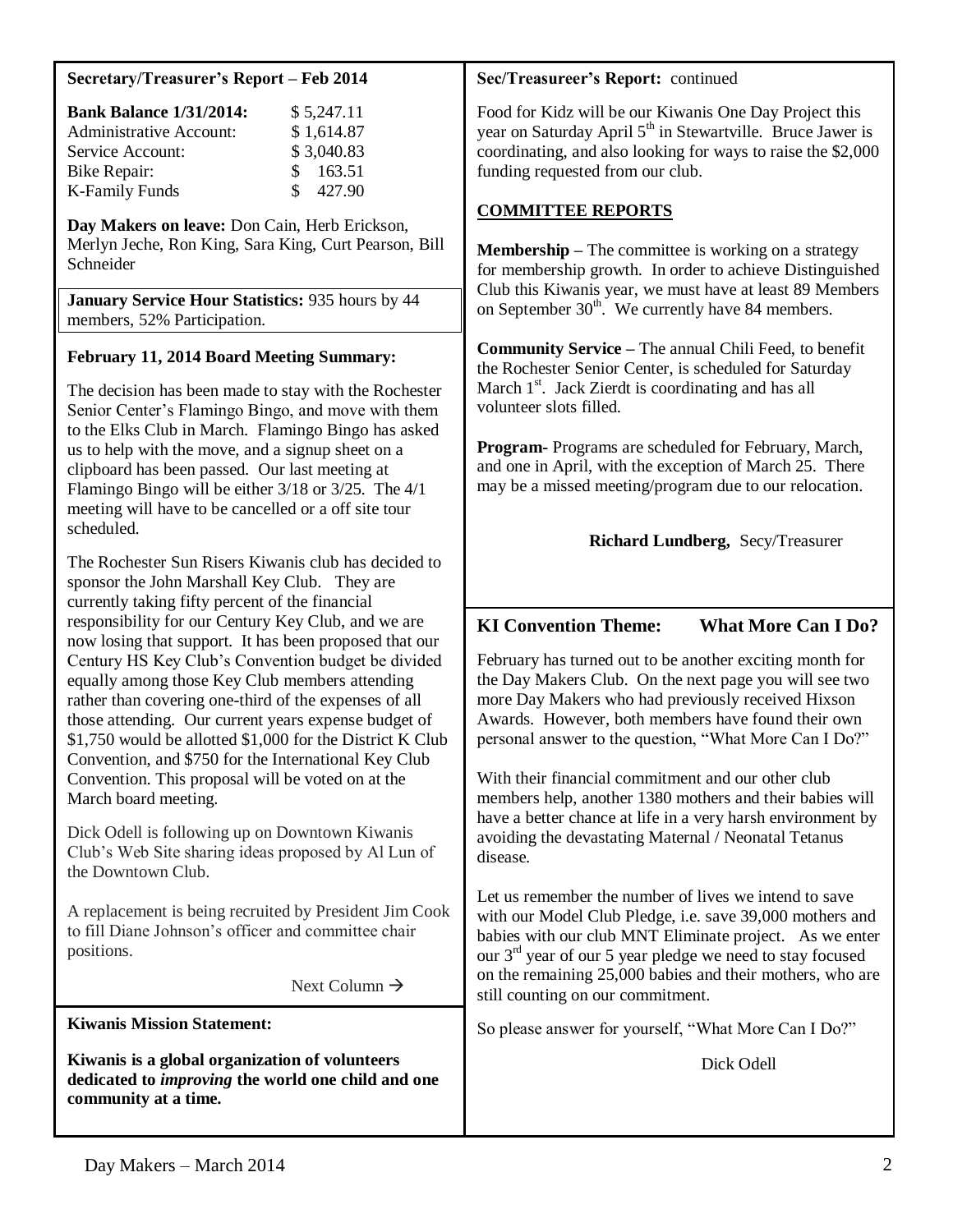### **Walter Zeller Fellowship: Pat Horlocker**

Congratulations to Pat for "doubling down" on her previous Hixson Award by seeing her way to answer "What More Can I Do?" with her Zeller Award.



With the help of fellow club members, Pat has now saved another 690 mothers and their babies.

Thank you, Pat. Dick Odell

# **Today's Humor:** New branch for DMC? **Rochester Public Library:**



## **Walter Zeller Fellowship: Bob Nowicki**

Congratulations to Bob for "doubling down" on his previous Hixson Award by seeing his way to answer "What More Can I Do?" with his Zeller Award.



With the help of fellow club members, Bob has now saved another 690 mothers and their babies.

Thank you, Bob. Dick Odell

The Rochester Public Library notified me that the Library Host program, which we staffed the first and third Tuesdays of each month, is no longer needed and has been discontinued.

My thanks to all the Kiwanians who helped with this program.

Jim Morton, Chair Host Program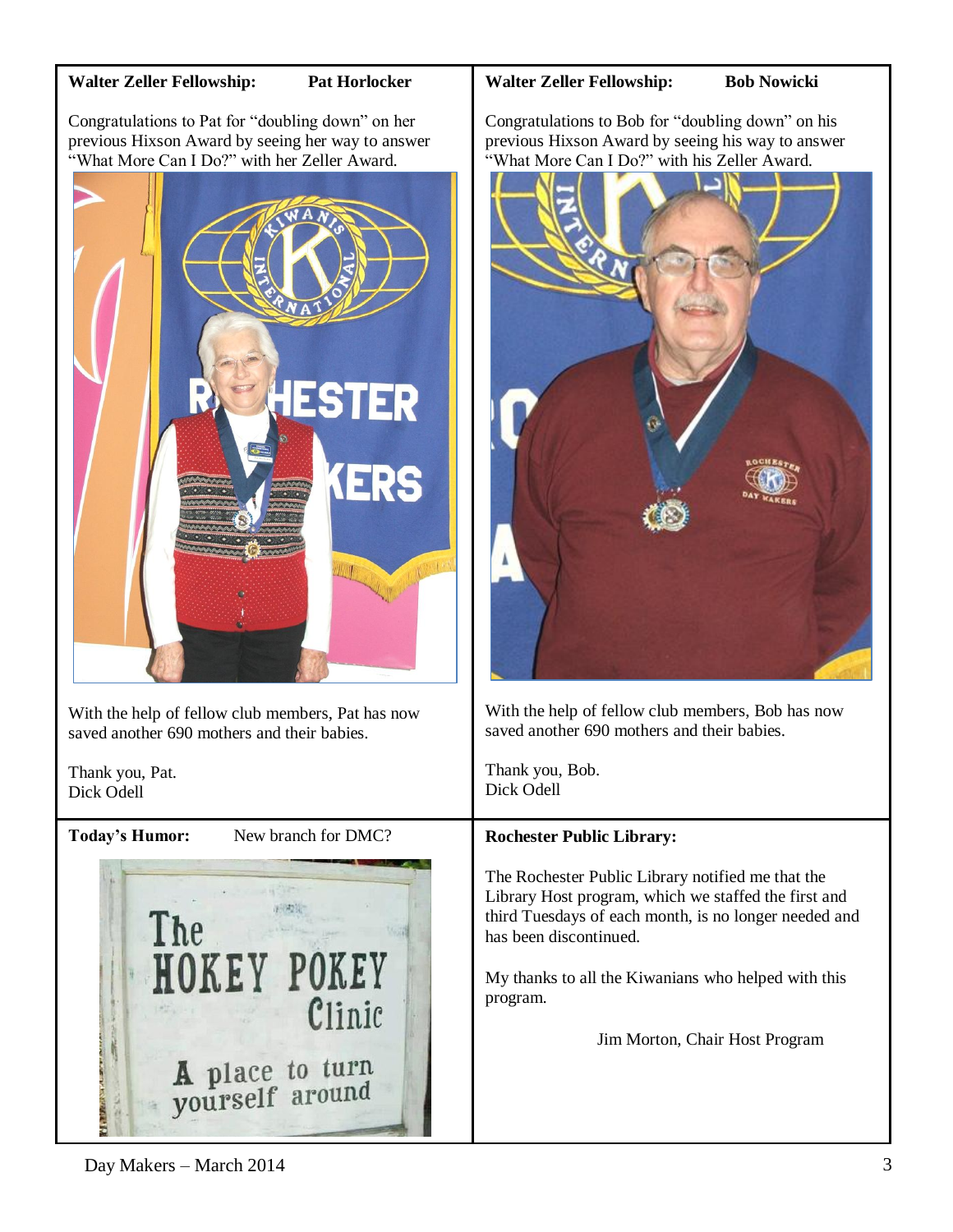### **Kiwanis Chili Feed:**

March 1<sup>st</sup> Saturday

The Rochester Kiwanis Clubs will sponsor the annual Chili Feed at the Rochester Senior Center from 11:00 AM to 7:00 PM.

Tickets will be \$7.00 for adults and \$3.00 for children  $5 - 12$  with children under 5 free. All proceeds benefit the Rochester Senior Center.

The Day Makers are the host club this year, so we are asked to furnish the Crew Boss and Head Waiter for each of the four shifts. Our club, along with the UMR Circle K, is being asked to furnish 35 workers during the day.

We will have tickets available for sale and posters to distribute at our meeting on Tuesday, February 4, 2014.

See Jack Zierdt for more details, volunteering to work, and tickets to sell as well as posters to distribute.

**Jack Zierdt**

### **K-Kids - Harriet Bishop:**

 Pictured is the Bishop K-Kids, officers, and advisors Edie Schultz and Marcia Jorgensen wearing tee shirts provided by PTSA. The group now numbers 60 and despite encountering numerous holidays and weather closures has been busy.



They began the year by spearheading a fund raiser at Bishop for Hugs for Hunter Foundation, which is a charity founded in memory of a former Bishop student killed in a ATV accident. The foundation provided blankets and teddy bears to children in the hospital. Following that they read and passed out Kiwanis books to 61 Headstart preschoolers at Bishop and planned and promoted a special dress up day at school called red carpet Friday.

Currently they are planning and implementing a Channel One food drive at school. They are setting goals, organizing classroom collection points, making presentations to classrooms about what Channel One is and does, creating posters and creating incentive for classroom with highest total. Most of this is done on their lunch time and recess and it's great to see 60 hands go up enthusiastically when asked who wants to be on a committee.

**Rick Johnson**